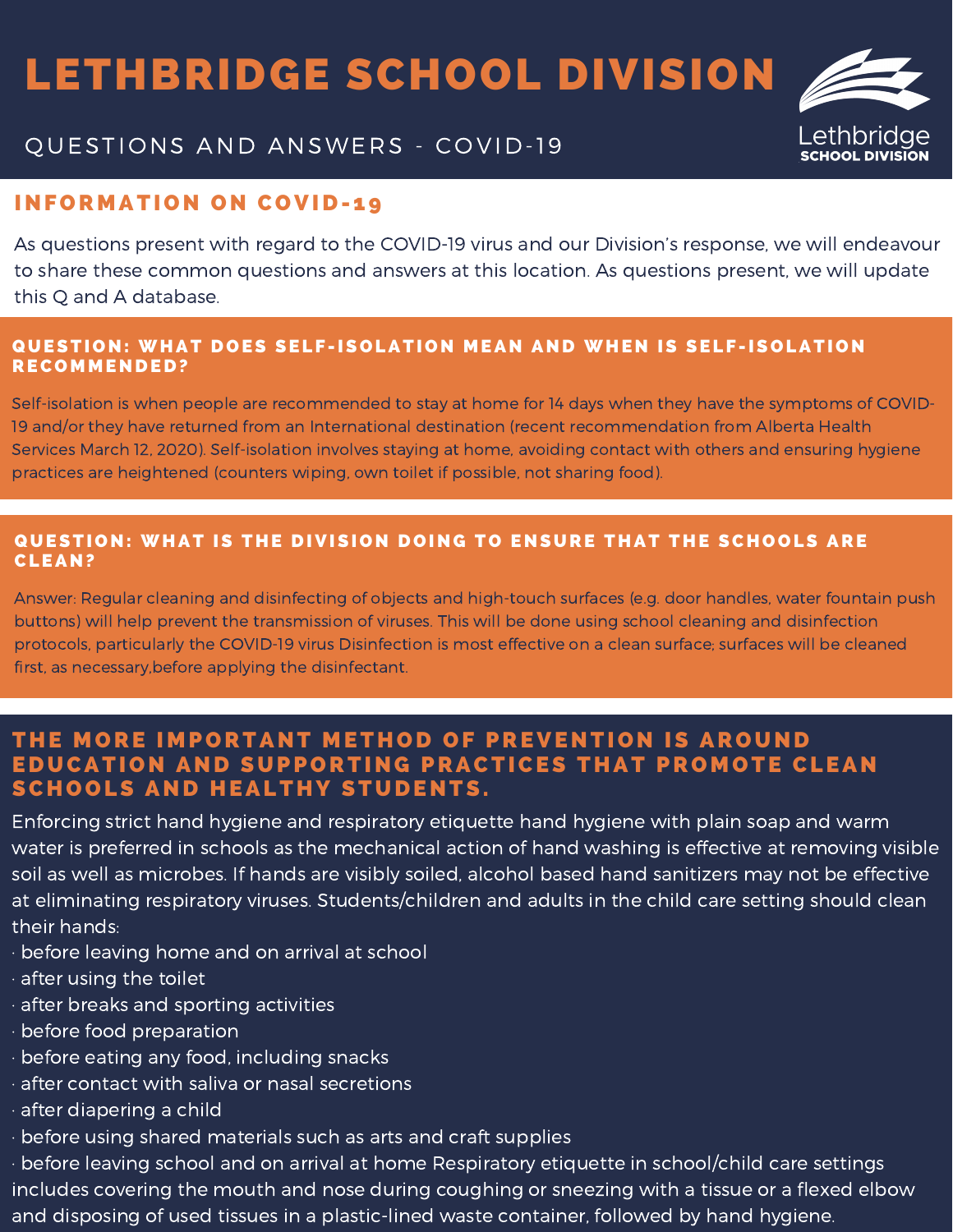# LETHBRIDGE SCHOOL DIVISION



### QUESTIONS AND ANSWERS - COVID-19

#### QUESTION: MY CHILD IS SUPPOSED TO GO ON A FIELD TRIP. IS IT SAFE?

Answer: Lethbridge School Division is cancelling all field trips and extracurricular events outside of Lethbridge. As well, events in Lethbridge that support gatherings of more than 50 attendees, and/or events that involve seniors or other high risk populations such as immune compromised individuals are cancelled. Large events with more than 250 attendees, including sporting events, conferences and community events will not be attended. School administrators will take steps to ensure that no more than 250 people are in the same room at any given time. We continue to work with AHS as they also support and monitor public facilities and community events and we recognize that as time progresses recommendations may change.

#### QUESTION: SHOULD MY CHILD RIDE THE BUS IF THEY HAVE TO SIT CLOSE TO **ANOTHER STUDENT?**

Answer: Transportation is working closely with the City of Lethbridge to ensure that busses are cleaned regularly. If you have concerns with your child riding the bus then please arrange alternate methods of transportation to get your child to school.

#### QUESTION: WHAT SHOULD I DO IF MY CHILD IS SNEEZING/COUGHING?

Answer: Alberta's Chief Medical Officer emphasized the importance of not having tolerance for individuals who exhibit signs of COVID-19. A Parent Guide for School Attendance is available on the website. If schools note that a student is symptomatic (exhibit signs of COVID-19), parents/ guardians will be contacted to pick up their child.. The guide can be found here: http://www.lethsd.ab.ca/download/239096

#### QUESTION: WILL SCHOOLS STILL BE RUNNING EXTRA-CURRICULAR PROGRAMS AND CL U BS?

Answer: Schools can continue with clubs or team practices if the activity meets the following requirements: the number of students is below 50, the activity has limited person-to-person contact, is conducive to social distancing, and protocols are in place for hygiene.

#### QUESTION: I HEAR THE TERM "SOCIAL DISTANCING" AND THAT IT IS IMPORTANT TO CONTAIN THE OUTBREAK OF COVID-19. WHAT IS SOCIAL DISTANCING?

Answer: The World Health Organization (WHO) defines "social distancing" as maintaining 1 metre (3 feet) distance between yourself and anyone who is coughing or sneezing. It is recognized by Alberta's Chief Medical officer that contexts such as schools cannot guarantee social distancing. Schools will be examining how they can eliminate large gatherings and where possible, have smaller numbers that cluster during transition times. Hygiene protocols will be emphasized and reinforced throughout the day at schools to reduce potential transmission, especially during transition times where it is difficult to avoid larger numbers of students in common areas..

For more information, please see this document: https://www.alberta.ca/assets/documents/covid19-alberta-guidancefor-schools-and-child-care-programs.pdf